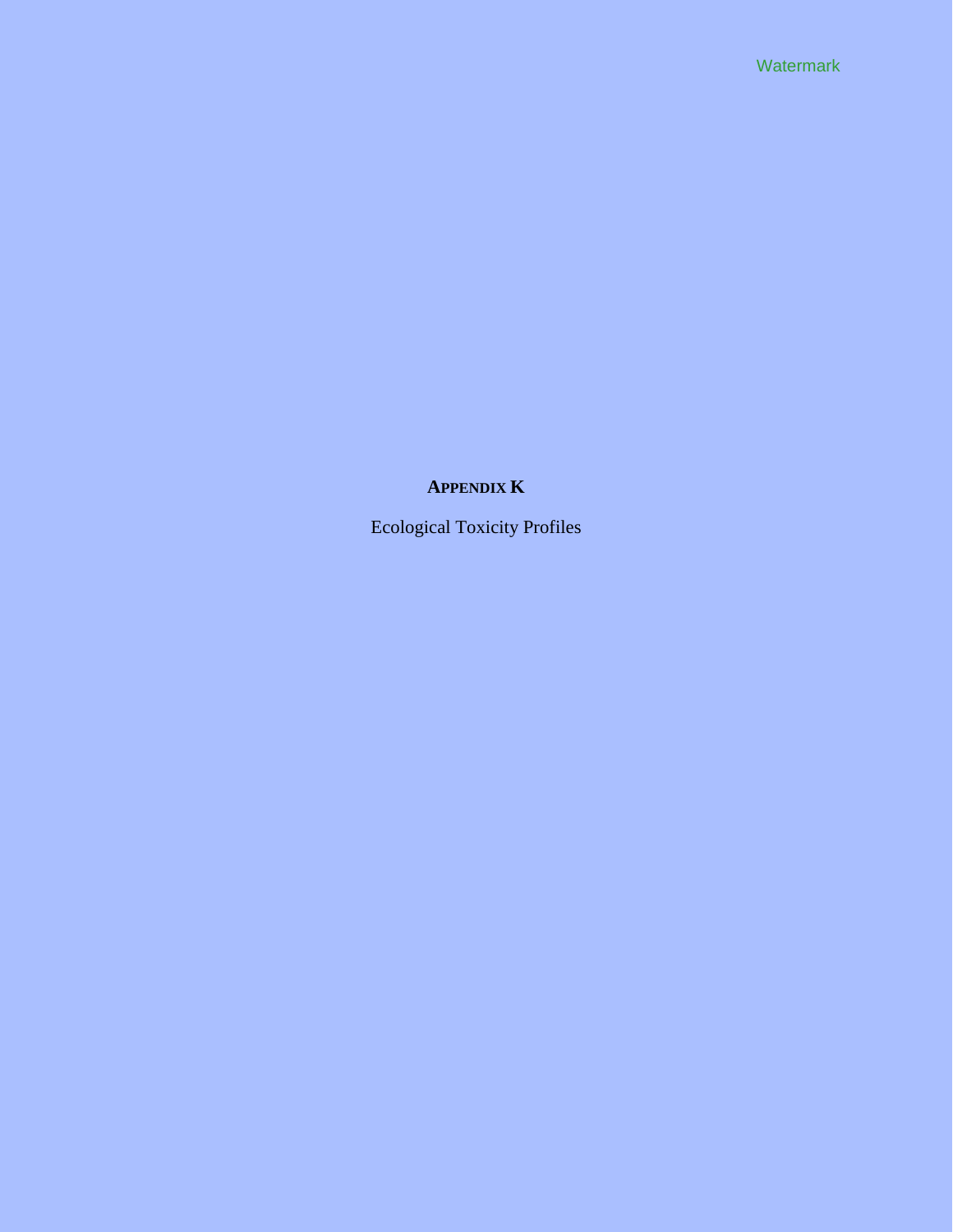# **ECOTOXICITY PROFILES**

#### **Metals**

Most metals occur naturally in the environment; however anthropogenic activities may increase concentrations over naturally occurring concentrations. Assessing the mobility and persistence of metals in environmental media is complicated and often difficult because of the many inorganic and organic complexes and salts they form. In addition, metals undergo a variety of processes in soil which included hydrolysis, reduction, oxidation, and adsorption. These reactions are highly dependent on factors such as pH, salinity, sulfides, oxygen, ionic strength, particle-surface reactions, and the presence of anions and natural organic acids (humics and fulvics). Adsorption of metals through cation exchange, specific adsorption, co-precipitation, or organic complexation by organic matter in soil is the dominant fate mechanisms in natural systems (Shacklette and Boerngen, 1984).

#### **Copper**

Copper is an essential micronutrient; however at higher concentrations it is toxic. Exposure to concentrations of copper in excess of dietary needs causes adverse health effects including liver and kidney damage, anemia, immunotoxicity, and developmental toxicity in animals. Copper is also toxic to plants. An overabundance of copper in soil may result in stunted plant growth, chlorosis, or wilt (Wren, 1986).

#### **Mercury**

Mercury has no known normal or beneficial biological function in wildlife. It is a mutagen, teratogen, and carcinogen that adversely affects the central nervous, renal and reproductive systems. Mercury binds with sulfhydrl groups on proteins resulting in numerous sites and modes of action, the most important of which is inhibition of cellular division. Mercury bioconcentrates in wildlife tissue and is further magnified in the food chain. Among carnivorous species, mercury levels are generally highest in fish-eating animals (Wren, 1986).

## **PAHs**

Polycyclic aromatic hydrocarbons (PAHs) are chemicals formed during the incomplete or low temperature burning of coal, wood, oil, gas, garbage, and various other organic materials. Some PAHs are manufactured and used in the production of medicines, dyes, plastics, explosives and pesticides. PAHs are also commonly found in manmade materials such as asphalt, roofing tar,